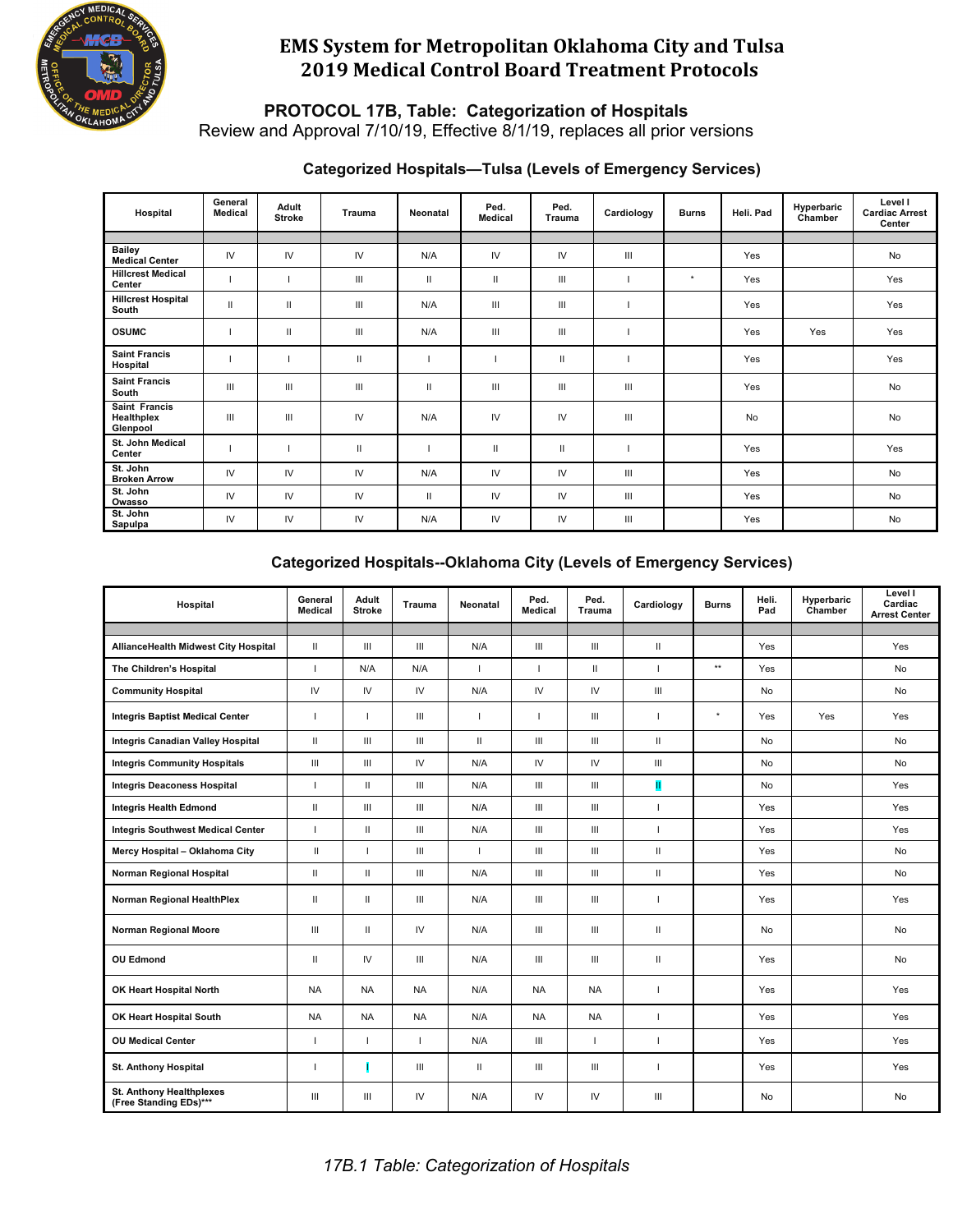

**PROTOCOL 17B, Table: Categorization of Hospitals**

Review and Approval 7/10/19, Effective 8/1/19, replaces all prior versions

#### **Specialty Hospitals, Healthcare Facilities, and Additional Service Capabilities**

| <b>Veterans Administration</b><br><b>Hospital</b><br><b>OKC</b>                         | Predominately a medical and surgical facility for the veteran population.<br>The Veterans Administration Hospital is capable of managing patients with<br>complex medical illnesses and non-Priority 1 traumatic injuries.                                                                                                                                                                                                                                                                                                                                                                                                                                                                                                                                                                                                                                                                                                          |
|-----------------------------------------------------------------------------------------|-------------------------------------------------------------------------------------------------------------------------------------------------------------------------------------------------------------------------------------------------------------------------------------------------------------------------------------------------------------------------------------------------------------------------------------------------------------------------------------------------------------------------------------------------------------------------------------------------------------------------------------------------------------------------------------------------------------------------------------------------------------------------------------------------------------------------------------------------------------------------------------------------------------------------------------|
| <b>Bone and Joint Hospital</b><br><b>OKC</b>                                            | Predominately an orthopedic referral facility; Level IV Trauma Center                                                                                                                                                                                                                                                                                                                                                                                                                                                                                                                                                                                                                                                                                                                                                                                                                                                               |
| Oklahoma Heart Hospital<br>(North & South Campus) OKC                                   | Predominately a medical and surgical facility for Priority I and II assigned<br>and unassigned patients with cardiac related symptoms.                                                                                                                                                                                                                                                                                                                                                                                                                                                                                                                                                                                                                                                                                                                                                                                              |
| <b>OU Medical Center, (Dean</b><br>McGee Eye Institute) OKC                             | OUMC is affiliated with Dean McGee Eye Institute. Patients with isolated<br>ocular trauma with loss of vision, change in the appearance of the eye, or<br>severe ocular pain should be transported to OUMC Presbyterian Tower for<br>most expeditious access to ocular services.                                                                                                                                                                                                                                                                                                                                                                                                                                                                                                                                                                                                                                                    |
| <b>OU Medical Center, OKC</b>                                                           | Labor and Delivery Services should only receive pregnant women<br>with an obstetrical complaint and a gestational period greater than<br>20 weeks.                                                                                                                                                                                                                                                                                                                                                                                                                                                                                                                                                                                                                                                                                                                                                                                  |
| <b>McBride Clinic Orthopedic</b><br><b>Hospital OKC</b>                                 | Predominately an orthopedic referral facility; Level IV Trauma<br><b>Center</b>                                                                                                                                                                                                                                                                                                                                                                                                                                                                                                                                                                                                                                                                                                                                                                                                                                                     |
| <b>Level I Cardiac Arrest Center</b>                                                    | Cardiac intervention capabilities including a Cardiac Cath Lab and<br>an interventional cardiologist available 24 hours a day, seven days<br>a week; a therapeutic hypothermia method to cool the patient for<br>at least 12 hours after a cardiac arrest.                                                                                                                                                                                                                                                                                                                                                                                                                                                                                                                                                                                                                                                                          |
| <b>Center for Orthopedic</b><br><b>Reconstruction &amp; Excellence</b><br>(CORE), Jenks | Predominately an orthopedic referral facility that should only<br>receive surgical related patients with a chief complaint related to a<br>scheduled surgery at CORE within the next 7 days or a surgery<br>that was performed at CORE within the past 30 days. The patient's<br>surgeon (or the call coverage surgeon) must be contacted and<br>agree to accept the patient at CORE's "Emergency Department"<br>prior to EMSA transport. The patient and/or patient representative<br>(eg. family) has the responsibility to provide the treating EMS<br>personnel the contact number for the surgeon/physician at CORE.<br>The EMSA Communications Center will attempt to contact that<br>surgeon/physician at CORE on a recorded line. If no answer from<br>the surgeon/physician at CORE within 10 (TEN) minutes of<br>attempted notification, an alternate destination shall be selected to<br>promote efficient scene time.   |
| <b>Oklahoma Surgical Hospital</b><br>(OSH) Tulsa                                        | Predominately a surgical referral facility that should only receive<br>surgical related patients with a chief complaint related to a<br>scheduled surgery at OSH within the next 7 days or a surgery that<br>was performed at OSH within the past 30 days. The patient's<br>surgeon (or the call coverage specialist partner) must be<br>contacted and agree to accept the patient at OSH's "Emergency<br>Department" prior to EMSA transport. The patient and/or patient<br>representative (eg. family) has the responsibility to provide the<br>treating EMS personnel the contact number for the<br>surgeon/physician at OSH. The EMSA Communications Center<br>will attempt to contact that surgeon/physician at OSH on a<br>recorded line. If no answer from the surgeon/physician at OSH<br>within 10 (TEN) minutes of attempted notification, an alternate<br>destination shall be selected to promote efficient scene time. |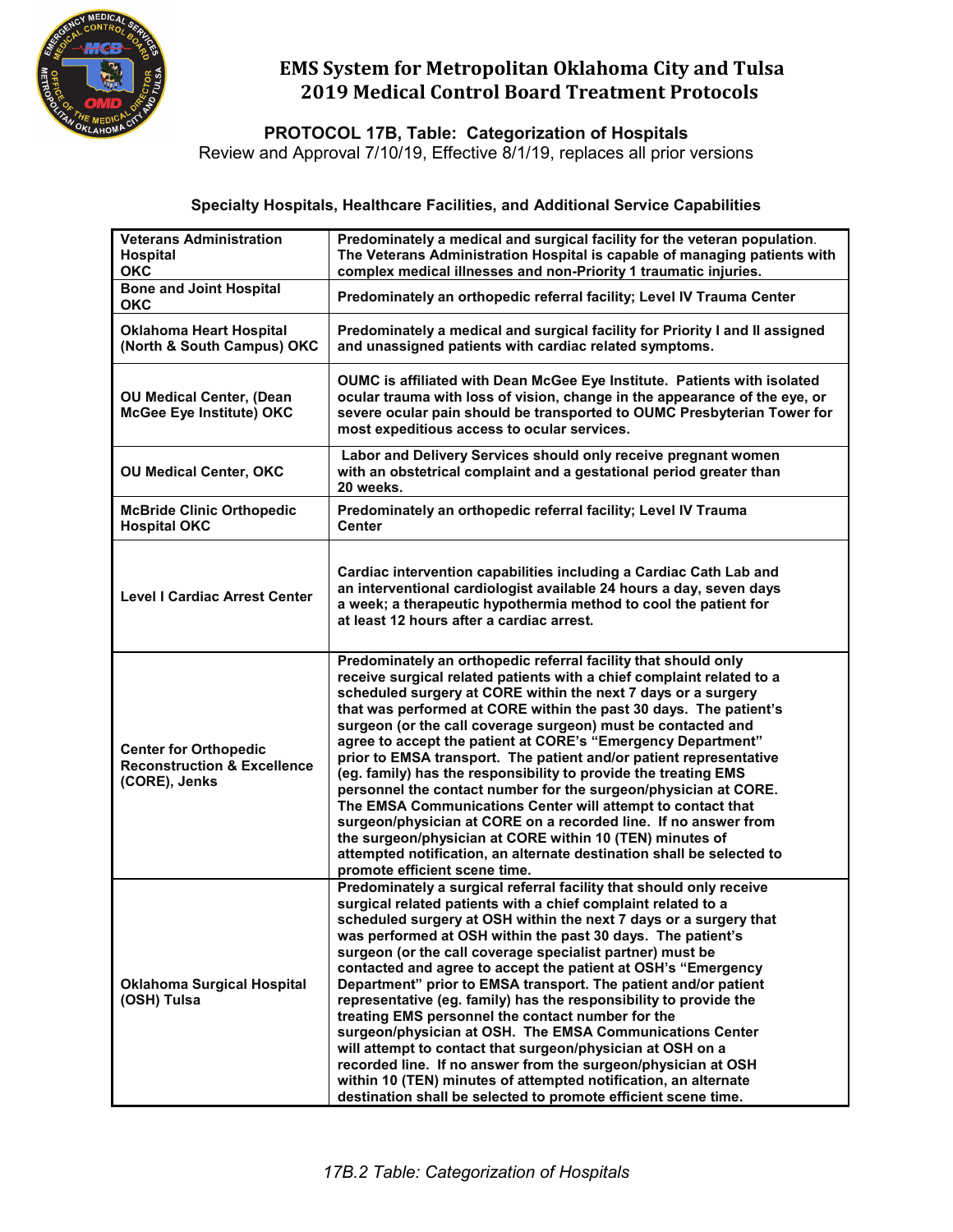

**PROTOCOL 17B, Table: Categorization of Hospitals**

Review and Approval 7/10/19, Effective 8/1/19, replaces all prior versions

| <b>Tulsa Spine &amp; Specialty</b><br><b>Hospital (TSSH)</b>            | Predominately an orthopedic & neurosurgical referral facility that<br>should only receive surgical related patients with a chief complaint<br>related to a scheduled surgery at Tulsa Spine & Select Specialty<br>Hospital within the next 7 days or a surgery that was performed at<br>Tulsa Spine & Select Specialty Hospital within the past 30 days.<br>The patient's surgeon (or the call coverage surgeon) must be<br>contacted and agree to accept the patient at Tulsa Spine & Select<br>Specialty Hospital's "Emergency Department" prior to EMSA<br>transport. The patient and/or patient representative (eg. family) has<br>the responsibility to provide the treating EMS personnel the<br>contact number for the surgeon/physician at TSSH. The EMSA<br><b>Communications Center will attempt to contact that</b><br>surgeon/physician at TSSH on a recorded line. If no answer from<br>the surgeon/physician at TSSH within 10 (TEN) minutes of<br>attempted notification, an alternate destination shall be selected to<br>promote efficient scene time.                                                                                                                                                                                                                                                                                                                  |
|-------------------------------------------------------------------------|------------------------------------------------------------------------------------------------------------------------------------------------------------------------------------------------------------------------------------------------------------------------------------------------------------------------------------------------------------------------------------------------------------------------------------------------------------------------------------------------------------------------------------------------------------------------------------------------------------------------------------------------------------------------------------------------------------------------------------------------------------------------------------------------------------------------------------------------------------------------------------------------------------------------------------------------------------------------------------------------------------------------------------------------------------------------------------------------------------------------------------------------------------------------------------------------------------------------------------------------------------------------------------------------------------------------------------------------------------------------------------------|
| <b>Norman Regional HealthPlex</b>                                       | Norman Regional HealthPlex has labor and delivery services for<br>patients in labor.                                                                                                                                                                                                                                                                                                                                                                                                                                                                                                                                                                                                                                                                                                                                                                                                                                                                                                                                                                                                                                                                                                                                                                                                                                                                                                     |
| <b>Integris Lakeside Women's</b><br><b>Hospital OKC</b>                 | Predominately a labor and delivery hospital for assigned patients                                                                                                                                                                                                                                                                                                                                                                                                                                                                                                                                                                                                                                                                                                                                                                                                                                                                                                                                                                                                                                                                                                                                                                                                                                                                                                                        |
| St. Anthony Healthplex,<br><b>Saint Francis Healthplex-</b><br>Glenpool | Typical emergency department capabilities exist, though no post-<br>emergency department care (surgery, cardiac cath, inpatient care)<br>is available on-site. These facilities should be bypassed for a<br>hospital-based emergency department when the patient's<br>symptoms, exam, and/or diagnostics such as 12-lead ECG indicate<br>the patient most likely requires very urgent or emergent<br>intervention by a specialty physician that is hospital-based (eg.<br>cardiac cath, surgery). Examples of typical transports allowed<br>include: minor head trauma with no or brief LOC; MVC or falls with<br>low suspicion for internal injury and normal vital signs; minor<br>isolated/closed orthopedic injury; epistaxis; respiratory infections;<br>dental injury/illness; fever in pediatrics and young adult (without<br>hypotension/suspected sepsis); chest pain in patients less than 35<br>years of age, without ST elevation or depression on 12-lead ECG,<br>and without coronary disease history; HTN illness; abdominal pain<br>with normal vital signs and suspected non-surgical cause;<br>genitourinary illness (infections, kidney stones, vaginal bleeding<br>non-pregnant), neurological illness (headaches, seizure (non-<br>status) with seizure history), psychiatric illness, allergic reactions,<br>minor burns, dermal rashes, and MCI "green" patients. |